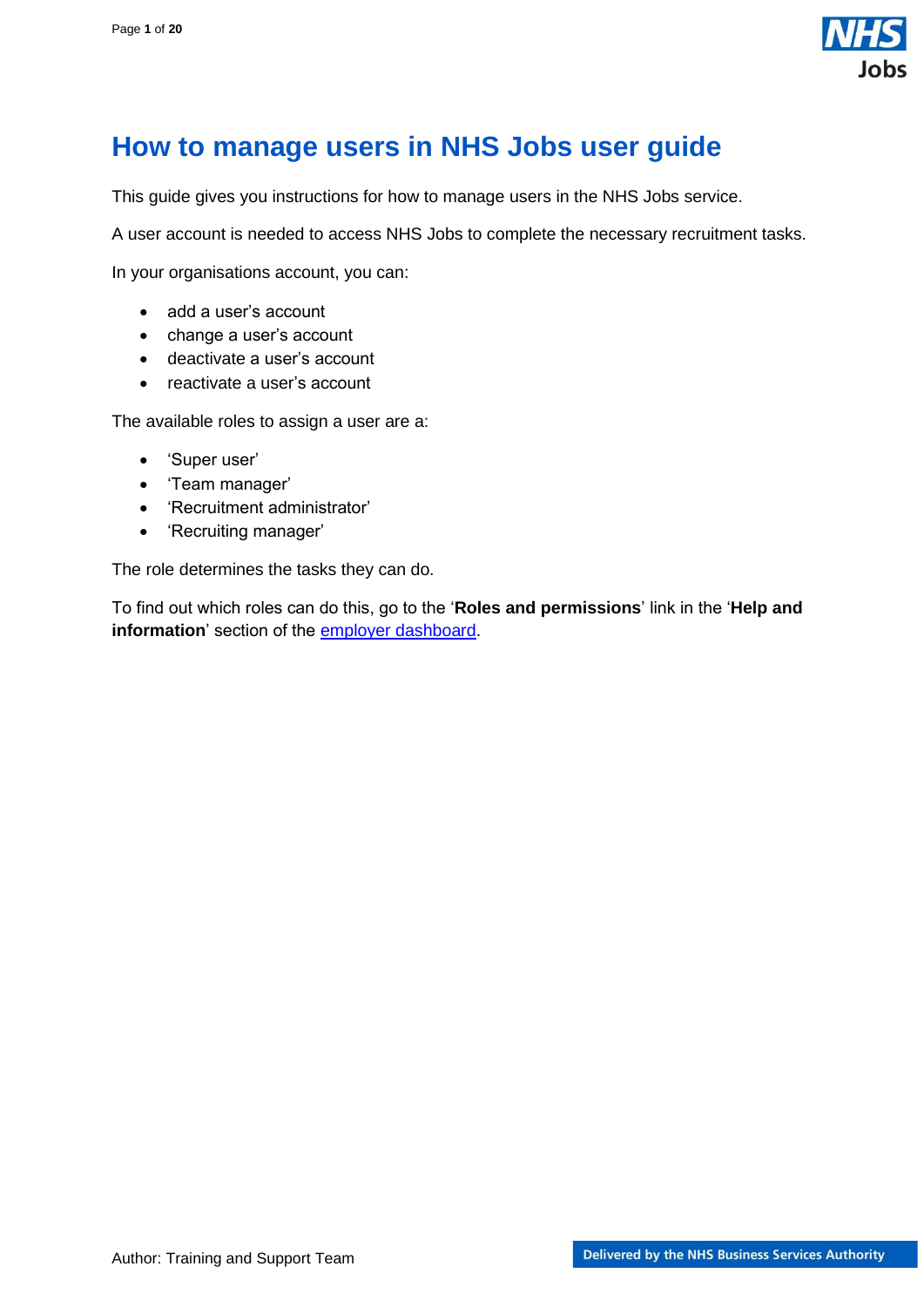# **Contents**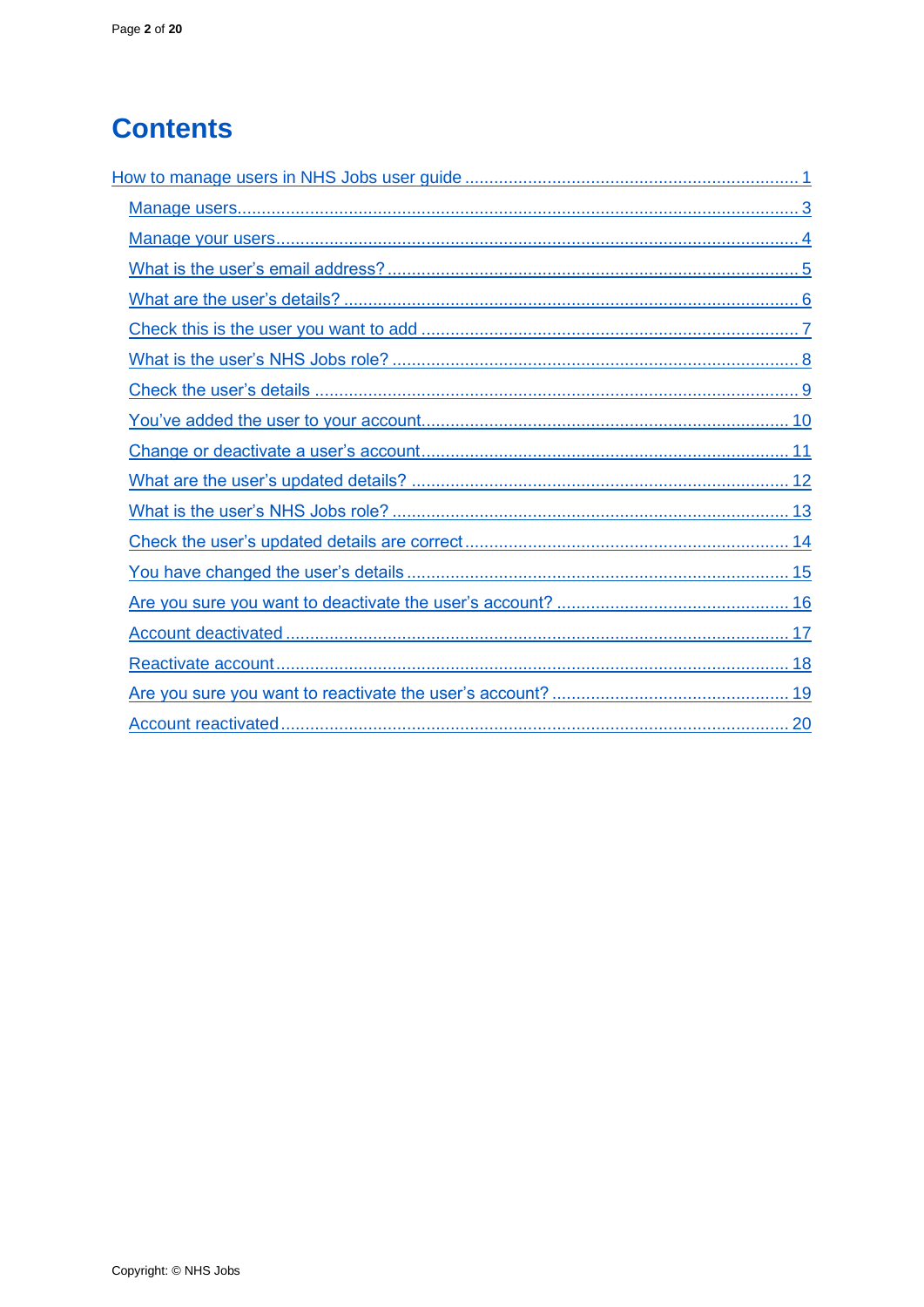#### <span id="page-2-0"></span>**Manage users**

This page gives you instructions for how to manage users for your organisations account.

**Important:** The employer dashboard is shown. You'll only see the 'Manage users' link if you are an NHS Jobs 'Super user' for your organisations account.

To manage your users, complete the following step:

**1.** Select the ['Manage users'](#page-3-0) link.

| Jobs<br><b>INHS</b>                                 |                                                                 | You're viewing NHS Training and Support<br>Change<br>Signed in as Liam M1 Sign Out |  |
|-----------------------------------------------------|-----------------------------------------------------------------|------------------------------------------------------------------------------------|--|
|                                                     |                                                                 | Show tasks for all accounts                                                        |  |
|                                                     | <b>BETA</b> Your feedback will help us to improve this service. |                                                                                    |  |
| <b>NHS Training and Support</b><br><b>Dashboard</b> |                                                                 | What you can do<br><b>Create a job listing</b>                                     |  |
| Tasks by stage                                      | <b>Listings by user</b>                                         | Search for a listing                                                               |  |
| Showing tasks for<br>All users                      | $\check{ }$                                                     | Search for an applicant                                                            |  |
| <b>Draft</b>                                        | $\overline{2}$                                                  | <b>Manage the account</b><br>Manage users                                          |  |
| <b>Published</b>                                    | $\mathbf 0$                                                     | At risk applicants<br><b>Accredited logos</b><br>Key performance indicators        |  |
| <b>Shortlisting</b>                                 | $\mathbf 0$                                                     | (KPIs)<br><b>Approval settings</b>                                                 |  |
| <b>Interviews</b>                                   | 4 - on track 2, overdue 2                                       | Departments<br><b>Welsh listings</b>                                               |  |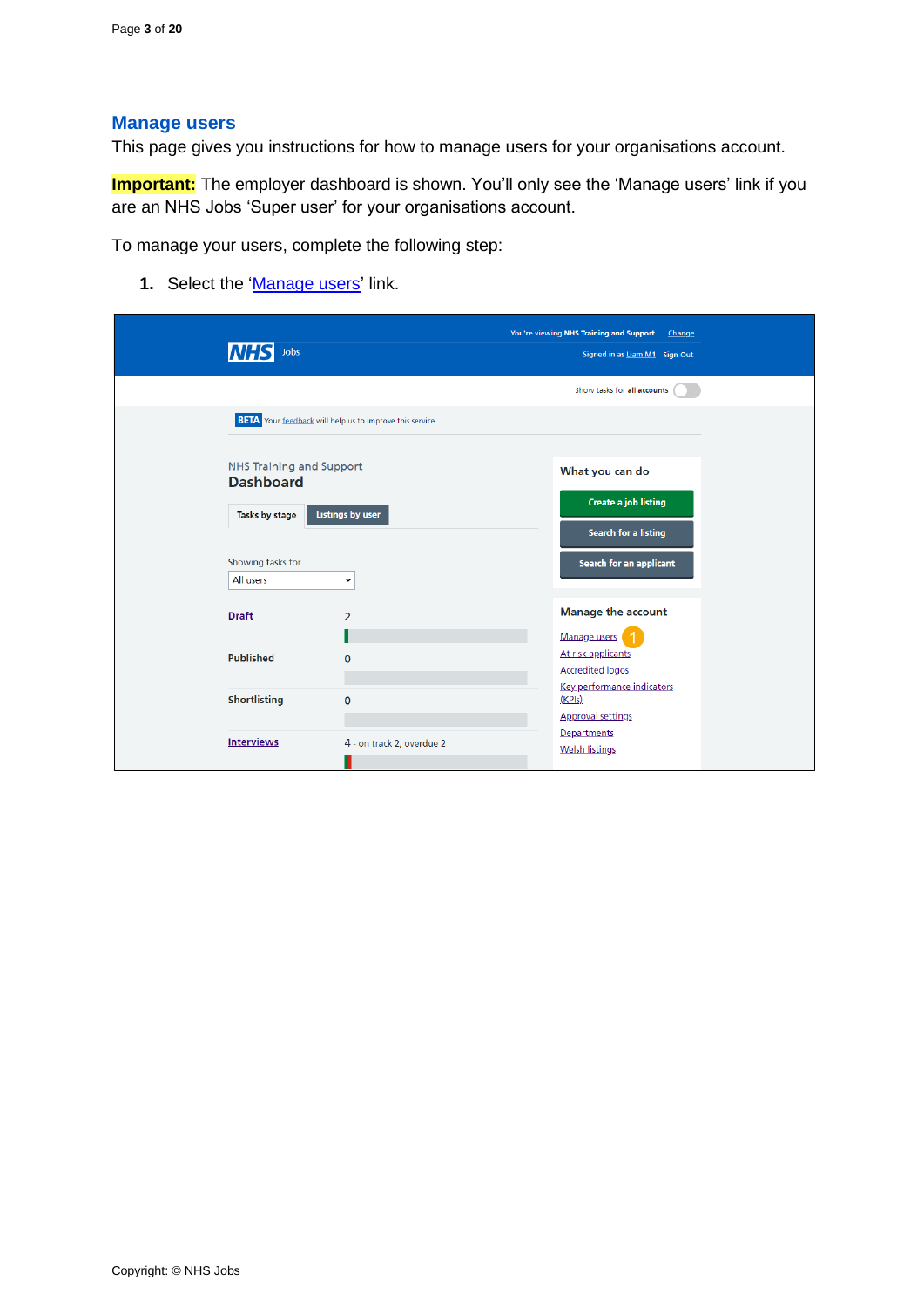#### <span id="page-3-0"></span>**Manage your users**

This page gives you instructions for how to manage your users.

**Important:** In this example, there are 4 users added to your organisations account.

To manage your users, complete the following steps:

- **1.** Select the ['Add a new user'](#page-4-0) button.
- **2.** In the **Search by name or email address** box, enter the details.
- **3.** Select the 'Role' link to filter your user's by their role.
- **4.** Select the 'Status of user' link to filter your user's by their status.
- **5.** Select the 'Apply filters' button to filter by role and status.
- **6.** Select the 'Clear filters' link to clear the filter for role and status.
- **7.** Select a ['Name'](#page-10-0) link to mange this user account.

|                                                                 | You're viewing NHS Training and Support<br>Change |                                           |                               |
|-----------------------------------------------------------------|---------------------------------------------------|-------------------------------------------|-------------------------------|
| Jobs<br><b>NHS</b>                                              |                                                   |                                           | Signed in as Liam M1 Sign Out |
| <b>BETA</b> Your feedback will help us to improve this service. |                                                   |                                           |                               |
| < Go back                                                       |                                                   |                                           |                               |
| Manage account<br><b>Manage your users</b>                      |                                                   |                                           |                               |
| Add a new user                                                  |                                                   |                                           |                               |
| Search by name or email address                                 |                                                   |                                           |                               |
|                                                                 | $\mathbf{Q}_\mathrm{c}$                           |                                           |                               |
|                                                                 | 4 results                                         |                                           |                               |
| $\rightarrow$ Role                                              |                                                   |                                           |                               |
| Super user<br>Team manager                                      | Name                                              | <b>Email address</b>                      | Role                          |
| Recruitment                                                     | Liam M1                                           |                                           | Super user                    |
| administrator<br>Recruiting manager                             | Liam M2                                           |                                           | Team manager                  |
|                                                                 | Liam M3                                           |                                           | Recruitment administrator     |
| Status of user<br>4                                             | Liam M4                                           |                                           | Recruiting manager            |
| Active<br>Deactivated                                           |                                                   |                                           |                               |
|                                                                 |                                                   |                                           |                               |
| <b>Apply filters</b>                                            |                                                   |                                           |                               |
| Clear filters                                                   |                                                   |                                           |                               |
|                                                                 |                                                   |                                           |                               |
|                                                                 |                                                   |                                           |                               |
| <b>Privacy policy</b><br>Terms and conditions                   | <b>Accessibility Statement</b>                    | Cookies<br>How to create and publish jobs | © Crown copyright             |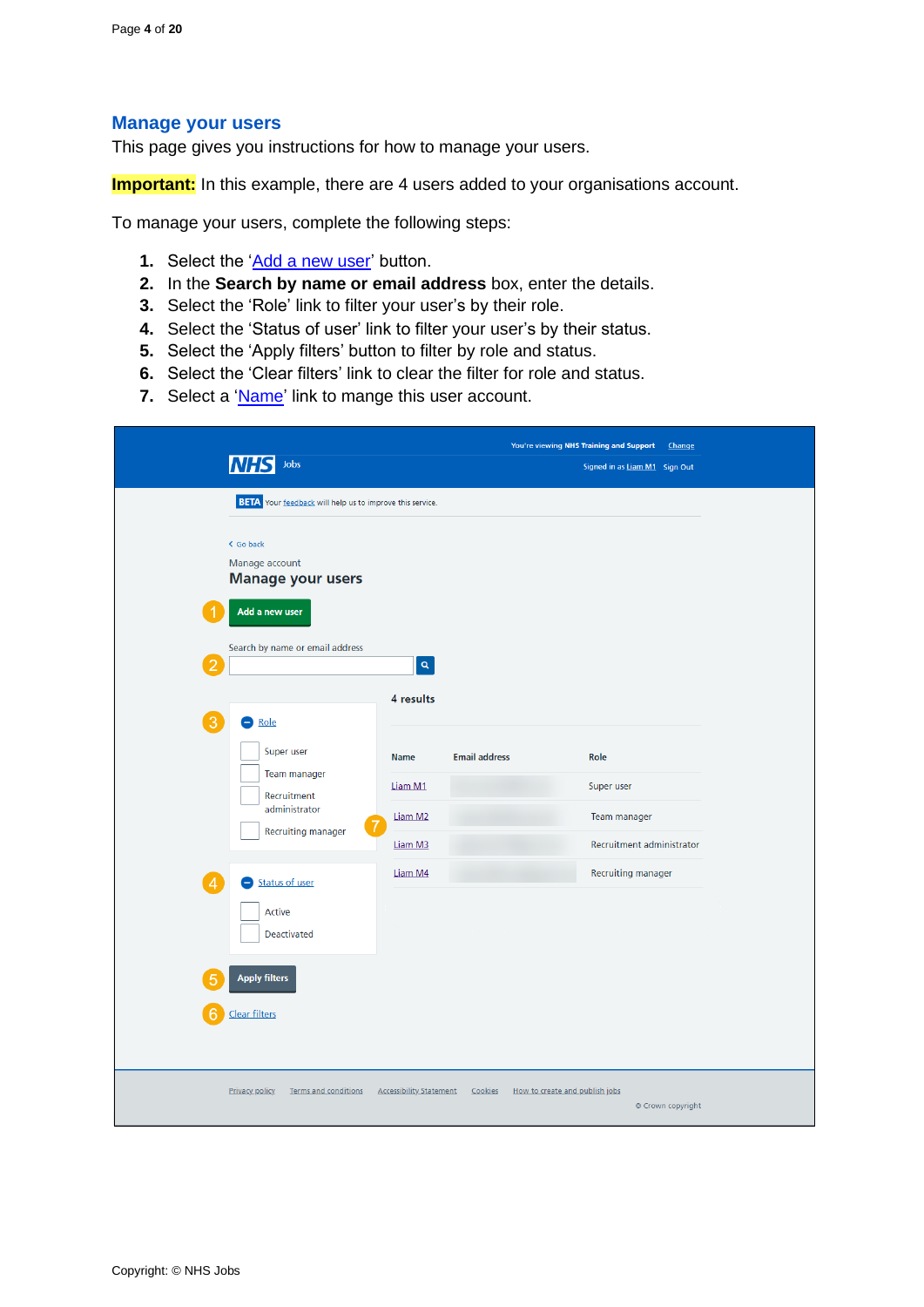# <span id="page-4-0"></span>**What is the user's email address?**

This page gives you instructions for how to add the user's email address.

**Important:** You'll only see this page if you're adding a new user to your organisations account.

To add the user's email address, complete the following steps:

- **1.** In the **Email address** box, enter the details.
- 2. Select the ['Continue'](#page-5-0) button.

| <b>NHS</b><br>Jobs                                                                     |                                           | You're viewing NHS BSA Training<br>Signed in as Liam M1 Sign Out | Change            |
|----------------------------------------------------------------------------------------|-------------------------------------------|------------------------------------------------------------------|-------------------|
| <b>BETA</b> Your feedback will help us to improve this service.                        |                                           |                                                                  |                   |
| < Go back<br>Manage account<br>What is the user's email address?<br>Continue           |                                           |                                                                  |                   |
| <b>Privacy policy</b><br><b>Terms and conditions</b><br><b>Accessibility Statement</b> | How to create and publish jobs<br>Cookies |                                                                  | © Crown copyright |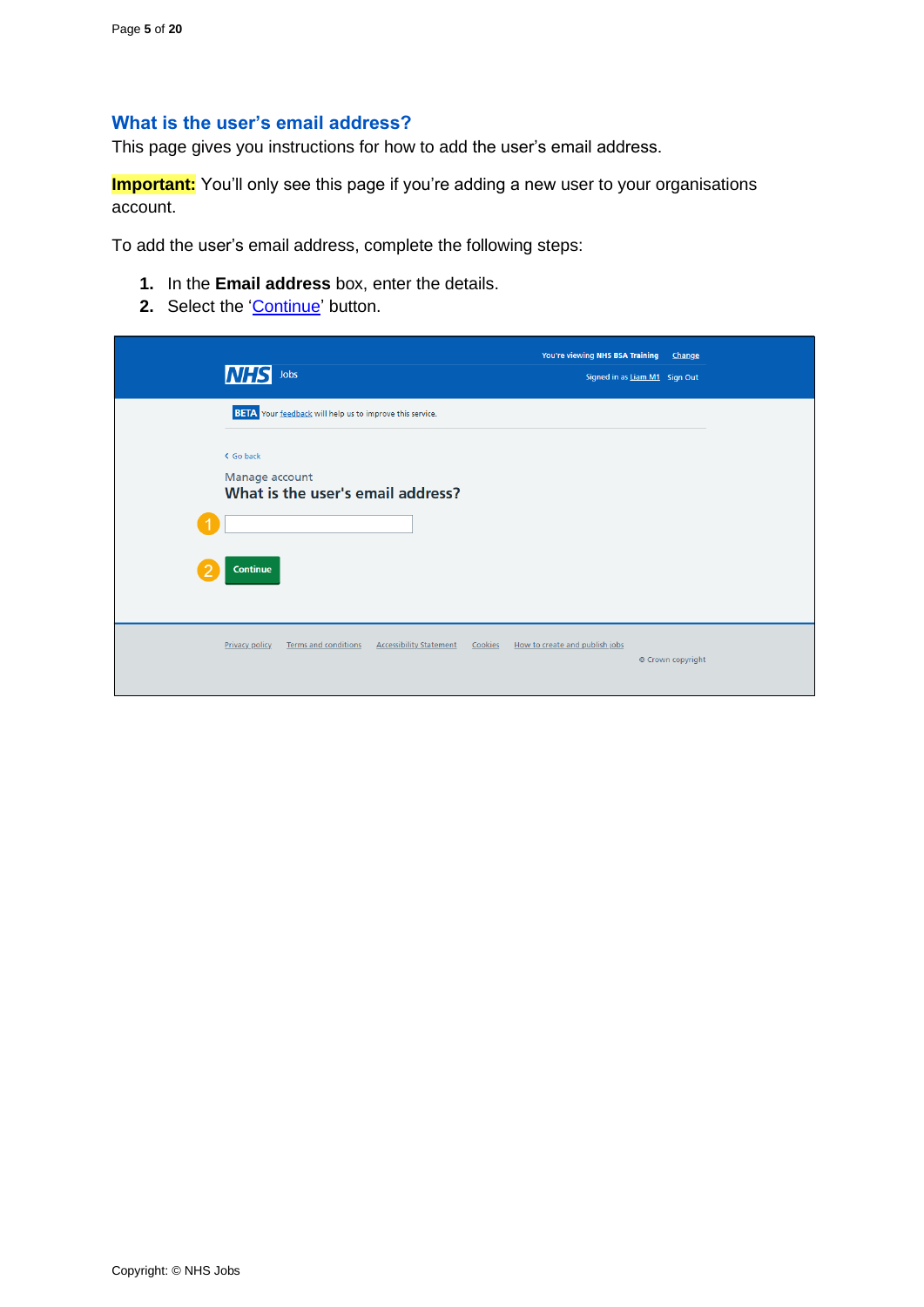## <span id="page-5-0"></span>**What are the user's details?**

This page gives you instructions for how to add the user's details.

To add the user's details, complete the following steps:

- **1.** In the **First name** box, enter the details.
- **2.** In the **Last name** box, enter the details.
- **3.** In the **Job title** box, enter the details.
- 4. Select the ['Continue'](#page-6-0) button.

|   | <b>NHS</b><br>Jobs                                                       | You're viewing NHS BSA Training           | Change<br>Signed in as Liam M1 Sign Out |  |
|---|--------------------------------------------------------------------------|-------------------------------------------|-----------------------------------------|--|
|   | <b>BETA</b> Your feedback will help us to improve this service.          |                                           |                                         |  |
|   | < Go back<br>Manage account<br>What are the user's details?              |                                           |                                         |  |
|   | First name                                                               |                                           |                                         |  |
| ႒ | Last name<br>Job title                                                   |                                           |                                         |  |
| 3 |                                                                          |                                           |                                         |  |
|   | <b>Continue</b>                                                          |                                           |                                         |  |
|   | Privacy policy<br>Terms and conditions<br><b>Accessibility Statement</b> | How to create and publish jobs<br>Cookies | © Crown copyright                       |  |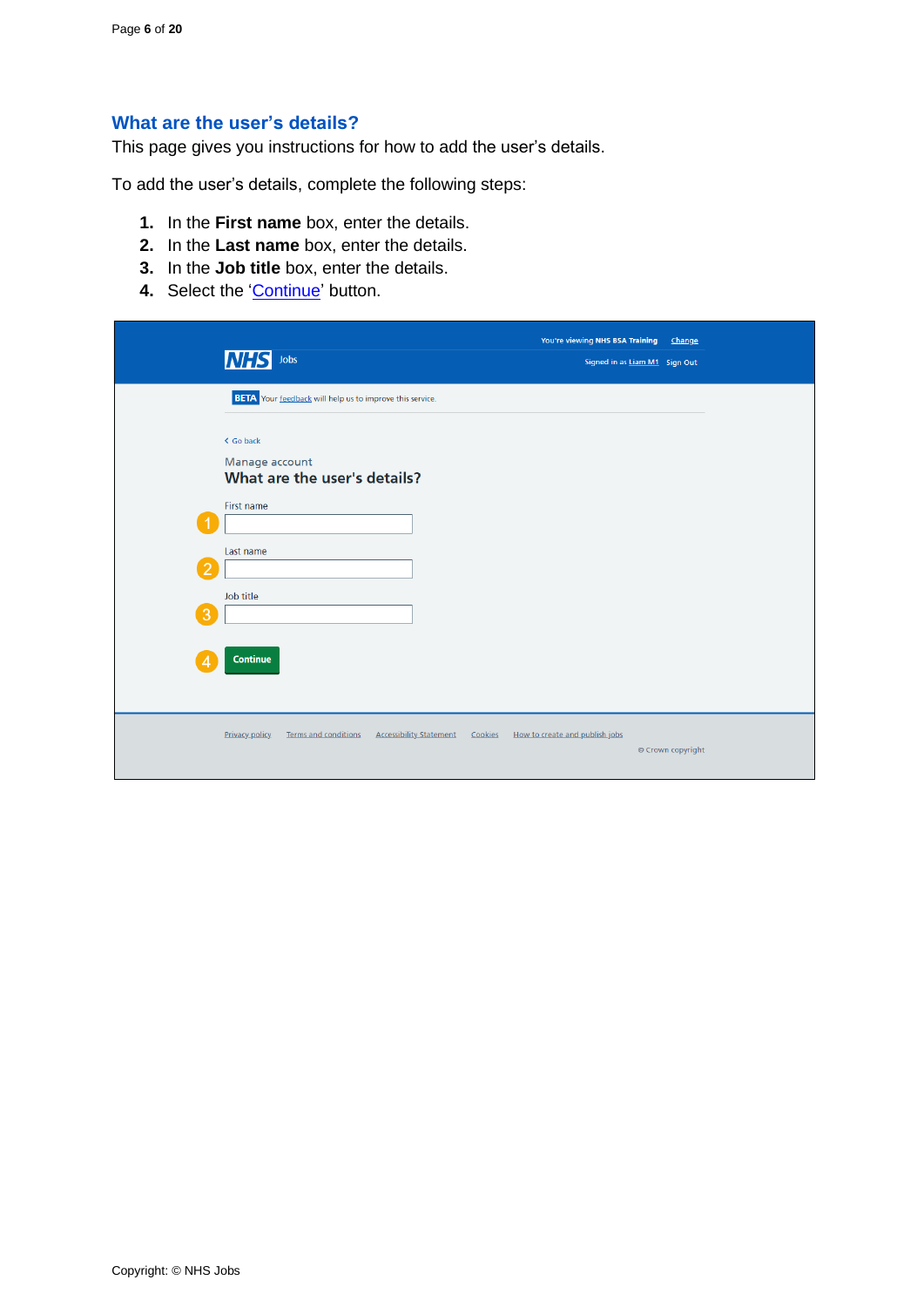### <span id="page-6-0"></span>**Check this is the user you want to add**

This page gives you instructions for how to check this is the user you want to add.

**Important:** You'll only see this page if this user already has an NHS Jobs account with another organisation.

To confirm if this is the user you want to add, complete the following steps:

- **1.** Select the ['Continue'](#page-7-0) button. or
- **2.** Select the 'Cancel adding this user' link.

| Jobs<br><i>INFS</i>                        |                                                                                                                                                                         | You're viewing NHS Training and Support<br>Signed in as Liam M1 Sign Out | Change            |
|--------------------------------------------|-------------------------------------------------------------------------------------------------------------------------------------------------------------------------|--------------------------------------------------------------------------|-------------------|
|                                            | <b>BETA</b> Your feedback will help us to improve this service.                                                                                                         |                                                                          |                   |
| < Go back<br>Manage account                | Check this is the user you want to add<br>This user already has a NHS Jobs account with another organisation. You<br>can still add them as a user to your organisation. |                                                                          |                   |
| <b>Email address</b><br><b>First name</b>  | joe.bloggs@nhs.net                                                                                                                                                      |                                                                          |                   |
| Last name                                  | Joe<br><b>Bloggs</b>                                                                                                                                                    |                                                                          |                   |
| <b>Job title</b>                           | <b>Doctor</b>                                                                                                                                                           |                                                                          |                   |
| <b>Continue</b><br>Cancel adding this user |                                                                                                                                                                         |                                                                          |                   |
| <b>Privacy policy</b>                      | <b>Accessibility Statement</b><br><b>Terms and conditions</b><br>Cookies                                                                                                | How to create and publish jobs                                           | © Crown copyright |

If you selected, the 'Cancel adding this user' link, you've reached the end of this user guide.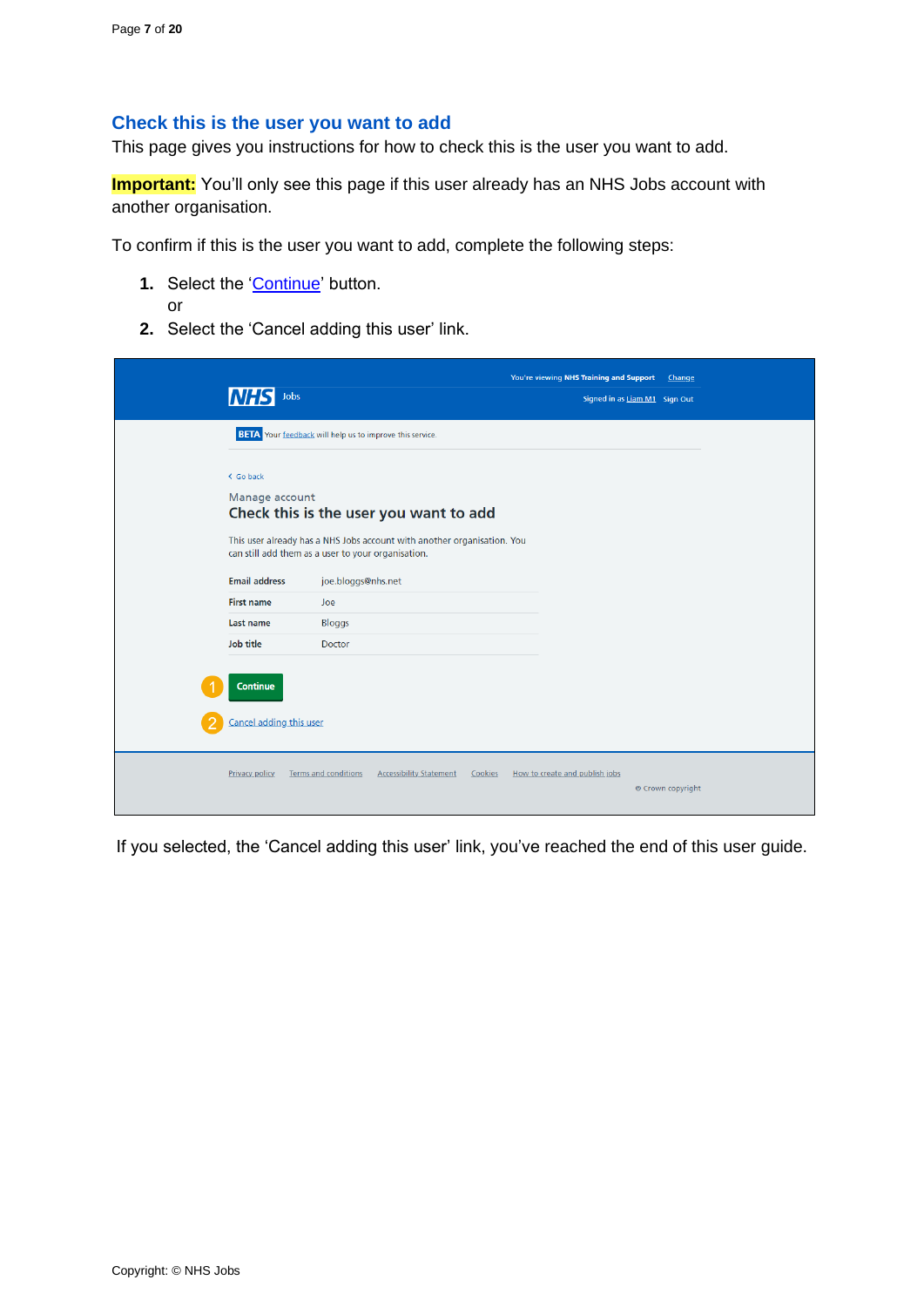#### <span id="page-7-0"></span>**What is the user's NHS Jobs role?**

This page gives you instructions for how to add the user's NHS Jobs role.

**Important:** You can only have 7 super users. In this example you have 4 roles available.

To add the user's NHS Jobs role, complete the following steps:

- **1.** Select the 'View which tasks each role can do' link.
- **2.** Select an answer.
- **3.** Select the ['Continue'](#page-8-0) button.

| Jobs<br><b>INHS</b>                                                                                              | You're viewing NHS Training and Support<br>Signed in as Liam M1 Sign Out | Change |
|------------------------------------------------------------------------------------------------------------------|--------------------------------------------------------------------------|--------|
| <b>BETA</b> Your feedback will help us to improve this service.                                                  |                                                                          |        |
| < Go back<br>Manage account<br>What is the user's NHS Jobs role?                                                 |                                                                          |        |
| You can only have 7 super users.<br>View which tasks each role can do.                                           |                                                                          |        |
| Super user (4 roles available)<br>Team manager<br>$\boxed{2}$<br>Recruitment administrator<br>Recruiting manager |                                                                          |        |
| Continue<br>3                                                                                                    |                                                                          |        |
| <b>Privacy policy</b><br><b>Terms and conditions</b><br><b>Accessibility Statement</b><br>Cookies                | How to create and publish jobs<br>© Crown copyright                      |        |

To find out what tasks users can do, go to the '**How to view which tasks each role can do** in NHS Jobs' user guide or video from the 'Manage users' section on the 'Help and support [for employers'](https://www.nhsbsa.nhs.uk/new-nhs-jobs-service/help-and-support-employers) webpage.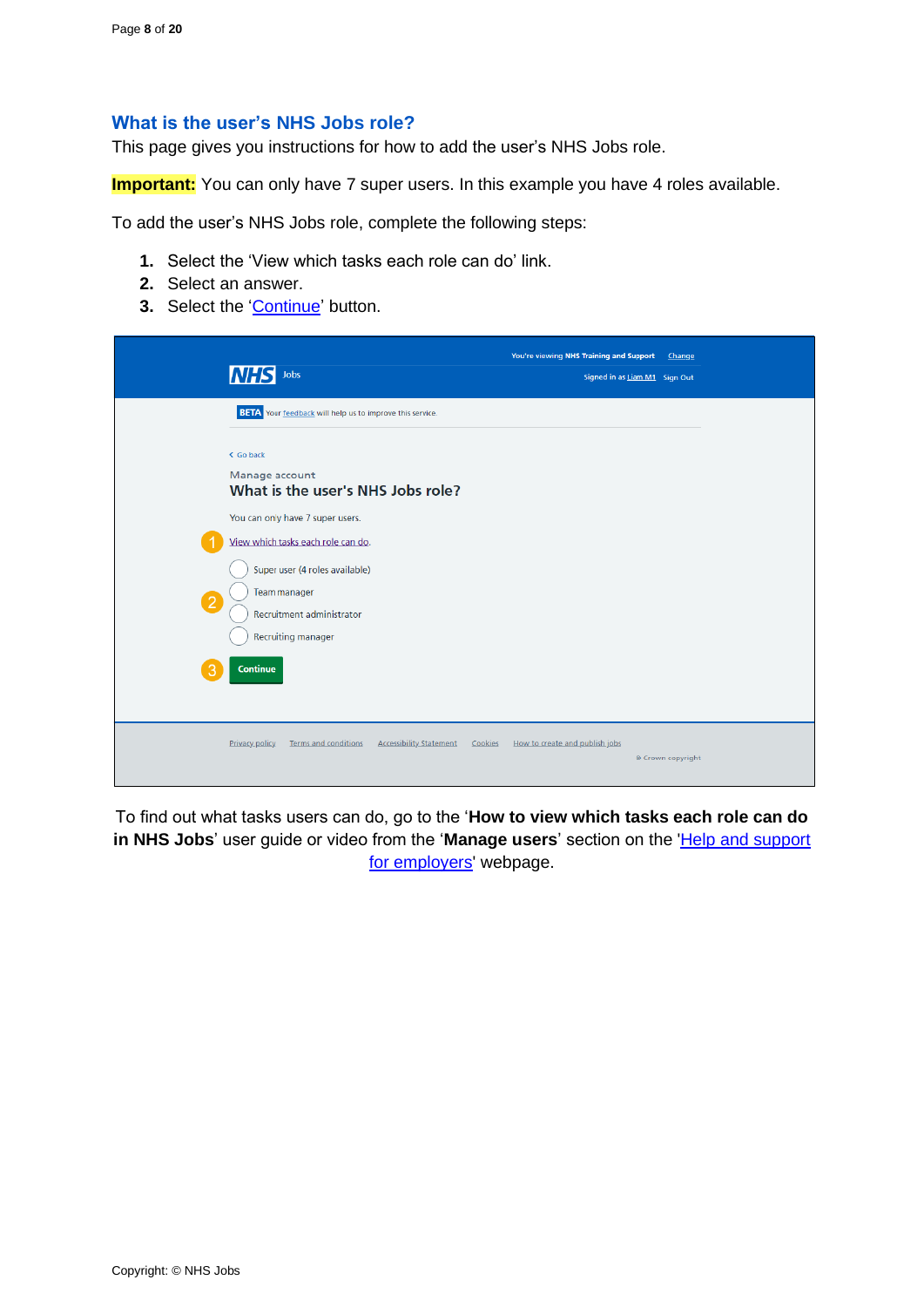# <span id="page-8-0"></span>**Check the user's details**

This page gives you instructions for how to check the user's details.

**Important:** Make sure the user's email address is correct as this can't be changed once you add their account.

To check the user's details, complete the following steps:

- **1.** Select a ['Change'](#page-4-0) link (optional).
- **2.** Select the ['Add this user'](#page-9-0) button. or
- **3.** Select the 'Cancel adding this user' link.

| Jobs                                                           |                                                                          | You're viewing NHS Training and Support | Change<br>Signed in as Liam M1 Sign Out |
|----------------------------------------------------------------|--------------------------------------------------------------------------|-----------------------------------------|-----------------------------------------|
|                                                                | <b>BETA</b> Your feedback will help us to improve this service.          |                                         |                                         |
| < Go back<br>Manage account<br><b>Check the user's details</b> |                                                                          |                                         |                                         |
| <b>Email address</b>                                           | joe.bloggs3@nhs.net                                                      | Change                                  |                                         |
| <b>First name</b>                                              | Joe                                                                      | Change                                  |                                         |
| Last name                                                      | Bloggs3                                                                  | Change                                  |                                         |
| Job title                                                      | Recruitment manager                                                      | Change                                  |                                         |
| NHS Jobs role                                                  | Super user                                                               | Change                                  |                                         |
| <b>Add this user</b><br>Cancel adding this user                |                                                                          |                                         |                                         |
| <b>Privacy policy</b>                                          | <b>Terms and conditions</b><br><b>Accessibility Statement</b><br>Cookies | How to create and publish jobs          | © Crown copyright                       |

If you selected, the 'Cancel adding this user' link, you've reached the end of this user guide.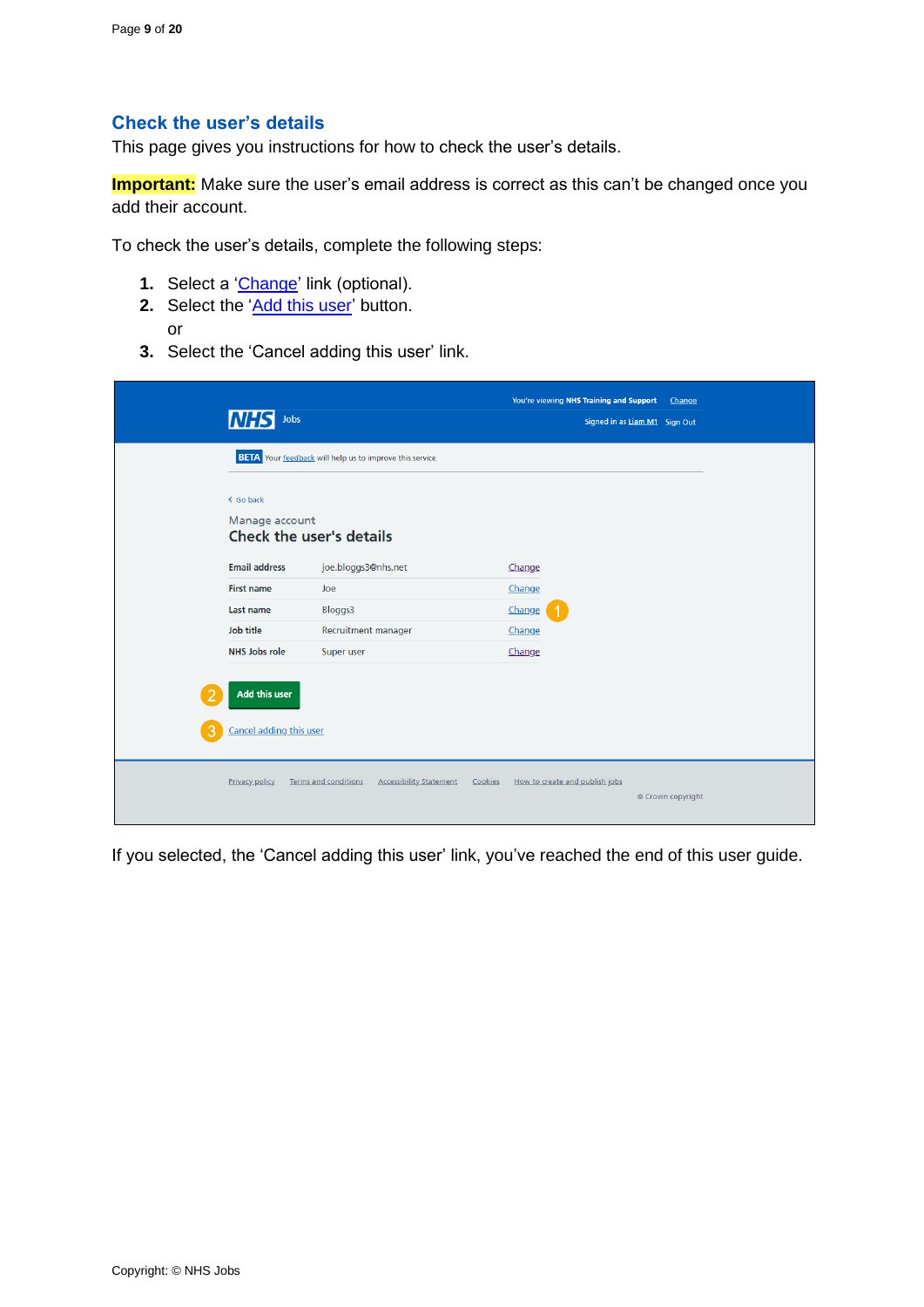#### <span id="page-9-0"></span>**You've added the user to your account**

This page shows confirmation you've added the user to your account.

**Important:** The user will receive an email asking them to set up a password and sign into the organisation's account.

To go back to manage your users, complete the following step:

**1.** Select the ['Go back to manage your users'](#page-3-0) button.

|                                                                                                               | You're viewing NHS Training and Support<br>Change   |
|---------------------------------------------------------------------------------------------------------------|-----------------------------------------------------|
| <b>MHS</b><br>Jobs                                                                                            | Signed in as Liam M1 Sign Out                       |
| <b>BETA</b> Your feedback will help us to improve this service.                                               |                                                     |
|                                                                                                               |                                                     |
| You have added Joe Bloggs3<br>to NHS Training and<br><b>Support's account</b>                                 |                                                     |
| What happens next                                                                                             |                                                     |
| The user will receive an email asking them to set up a password and sign in<br>to the organisation's account. |                                                     |
| Go back to manage your users                                                                                  |                                                     |
| <b>Terms and conditions</b><br><b>Accessibility Statement</b><br><b>Privacy policy</b><br>Cookies             | How to create and publish jobs<br>© Crown copyright |

**Tip:** If you need to change or deactivate a user's account, go back to manage your users.

You've added the user to your organisation's account and reached the end of this user guide.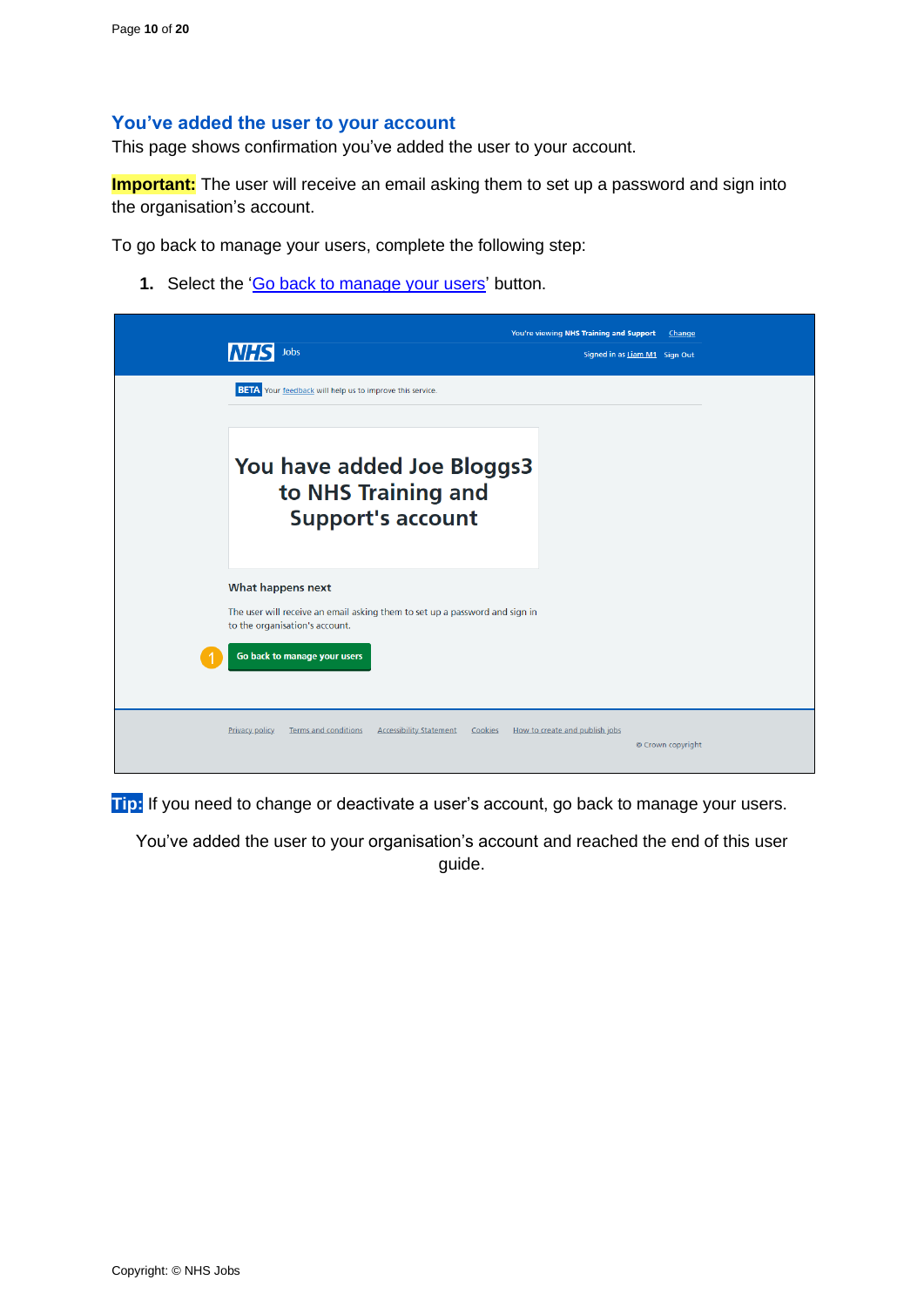#### <span id="page-10-0"></span>**Change or deactivate a user's account**

This page gives you instructions for how to change or deactivate a user's account

**Important:** You'll only see the 'Deactivate account' link if the user's account status is '**ACTIVE**'. If you need to change your account details, contact the NHS Jobs support team.

To change or deactivate a user's account, complete the following steps:

- 1. Select the ['Change details'](#page-11-0) button. or
- 2. Select the ['Deactivate account'](#page-15-0) link.

| <b>NHS</b><br>Jobs                                              |                                           | You're viewing NHS Training and Support | Change<br>Signed in as Liam M1 Sign Out |
|-----------------------------------------------------------------|-------------------------------------------|-----------------------------------------|-----------------------------------------|
| <b>BETA</b> Your feedback will help us to improve this service. |                                           |                                         |                                         |
| < Go back<br><b>Manage Account</b><br><b>Joe Bloggs3</b>        |                                           |                                         |                                         |
| <b>Email address</b>                                            | joe.bloggs3@nhs.net                       |                                         |                                         |
| Job title                                                       | Recruitment manager                       |                                         |                                         |
| Role                                                            | Super user                                |                                         |                                         |
| <b>Change details</b>                                           |                                           |                                         |                                         |
| Deactivate account                                              |                                           |                                         |                                         |
| <b>Privacy policy</b><br><b>Terms and conditions</b>            | <b>Accessibility Statement</b><br>Cookies | How to create and publish jobs          | © Crown copyright                       |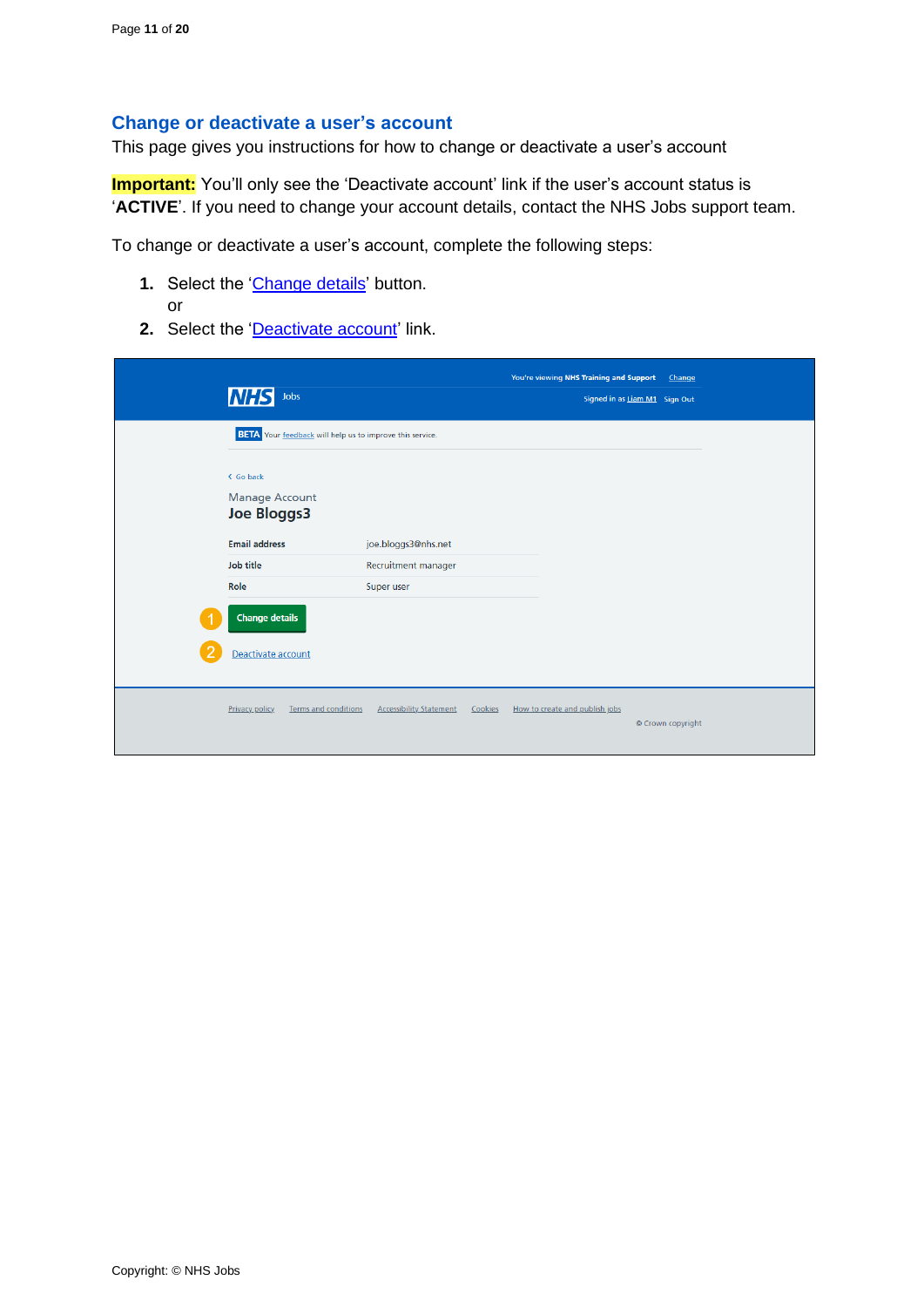#### <span id="page-11-0"></span>**What are the user's updated details?**

This page gives you instructions for how to change the user's details.

**Important:** You'll only see this page if you're changing the user's details. If changed, this will also change their details in other organisation's accounts they're added to.

To change the user's details, complete the following steps:

- **1.** In the **First name** box, enter the details (optional).
- **2.** In the **Last name** box, enter the details (optional).
- **3.** In the **Job title** box, enter the details (optional).
- 4. Select the ['Continue'](#page-12-0) button.

| Jobs<br><b>NHS</b>                                                                                                                 | You're viewing NHS Training and Support<br>Signed in as Liam M1 Sign Out | Change            |
|------------------------------------------------------------------------------------------------------------------------------------|--------------------------------------------------------------------------|-------------------|
| <b>BETA</b> Your feedback will help us to improve this service.                                                                    |                                                                          |                   |
| < Go back<br>Manage account<br>What are the user's updated details?<br>This will also change their details in other organisation's |                                                                          |                   |
| accounts they're added to.<br>First name                                                                                           |                                                                          |                   |
| Joe<br>Last name<br><b>Bloggs3</b>                                                                                                 |                                                                          |                   |
| Job title<br>Recruitment manager                                                                                                   |                                                                          |                   |
| <b>Continue</b>                                                                                                                    |                                                                          |                   |
| <b>Privacy policy</b><br>Terms and conditions<br><b>Accessibility Statement</b><br>Cookies                                         | How to create and publish jobs                                           | © Crown copyright |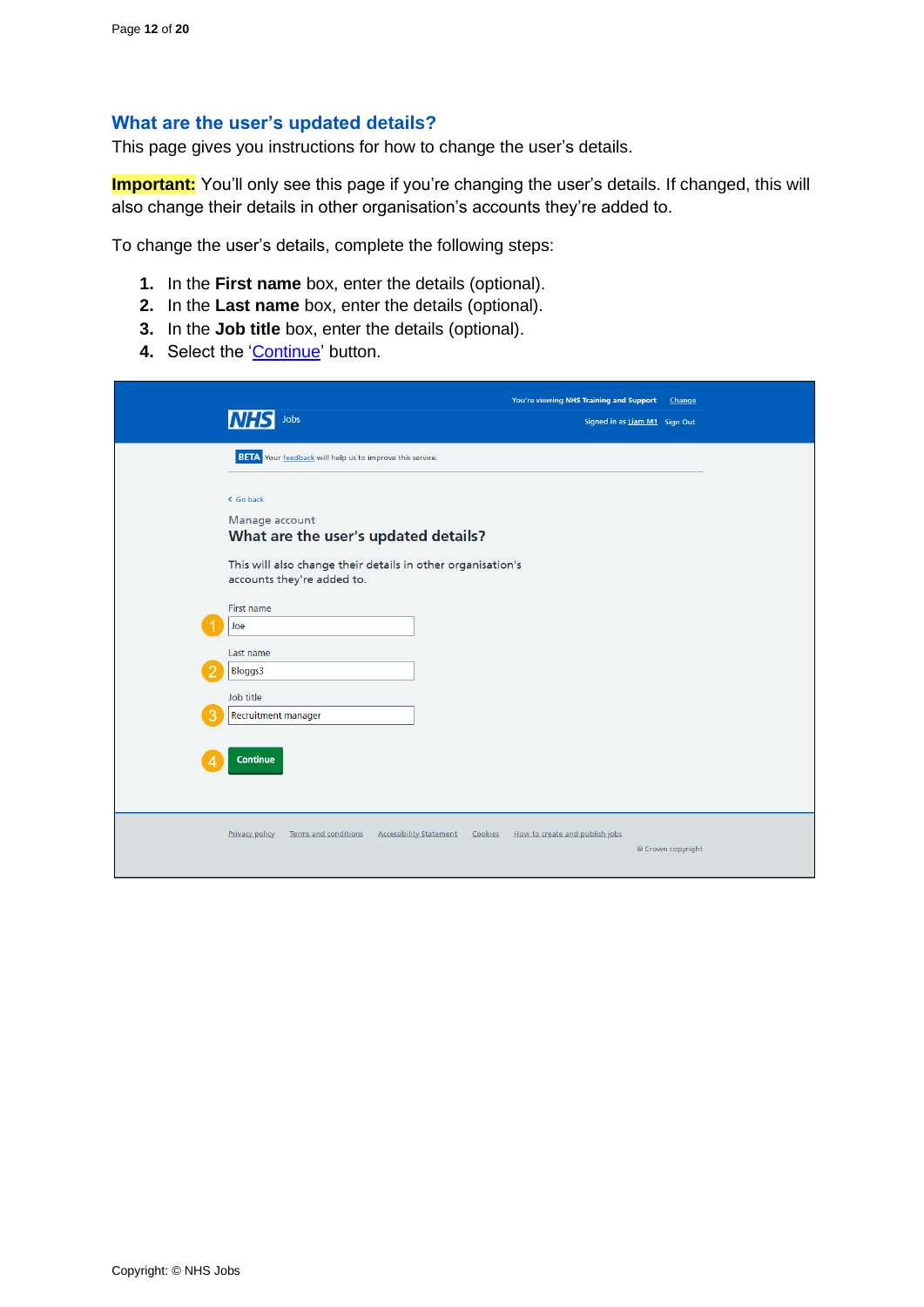#### <span id="page-12-0"></span>**What is the user's NHS Jobs role?**

This page gives you instructions for how to change the user's NHS Jobs role.

**Important:** In this example, the user's current role is a super user.

To change the user's NHS Jobs role, complete the following steps:

- **1.** Select the 'View which tasks each role can do' link.
- **2.** Select an answer.
- **3.** Select the ['Continue'](#page-13-0) button.

| Jobs<br><b>NHS</b>                                                                                                                         | You're viewing NHS Training and Support<br>Signed in as Liam M1 Sign Out | Change            |
|--------------------------------------------------------------------------------------------------------------------------------------------|--------------------------------------------------------------------------|-------------------|
| <b>BETA</b> Your feedback will help us to improve this service.                                                                            |                                                                          |                   |
| < Go back<br>Manage account<br>What is the user's NHS Jobs role?<br>You can only have 7 super users.<br>View which tasks each role can do. |                                                                          |                   |
| Super user (4 roles available)<br>Team manager<br>$\boxed{2}$<br>Recruitment administrator<br><b>Recruiting manager</b>                    |                                                                          |                   |
| Continue<br>3                                                                                                                              |                                                                          |                   |
| <b>Accessibility Statement</b><br><b>Privacy policy</b><br><b>Terms and conditions</b><br>Cookies                                          | How to create and publish jobs                                           | © Crown copyright |

To find out what tasks users can do, go to the '**How to view which tasks each role can do** in NHS Jobs' user guide or video from the 'Manage users' section on the 'Help and support [for employers'](https://www.nhsbsa.nhs.uk/new-nhs-jobs-service/help-and-support-employers) webpage.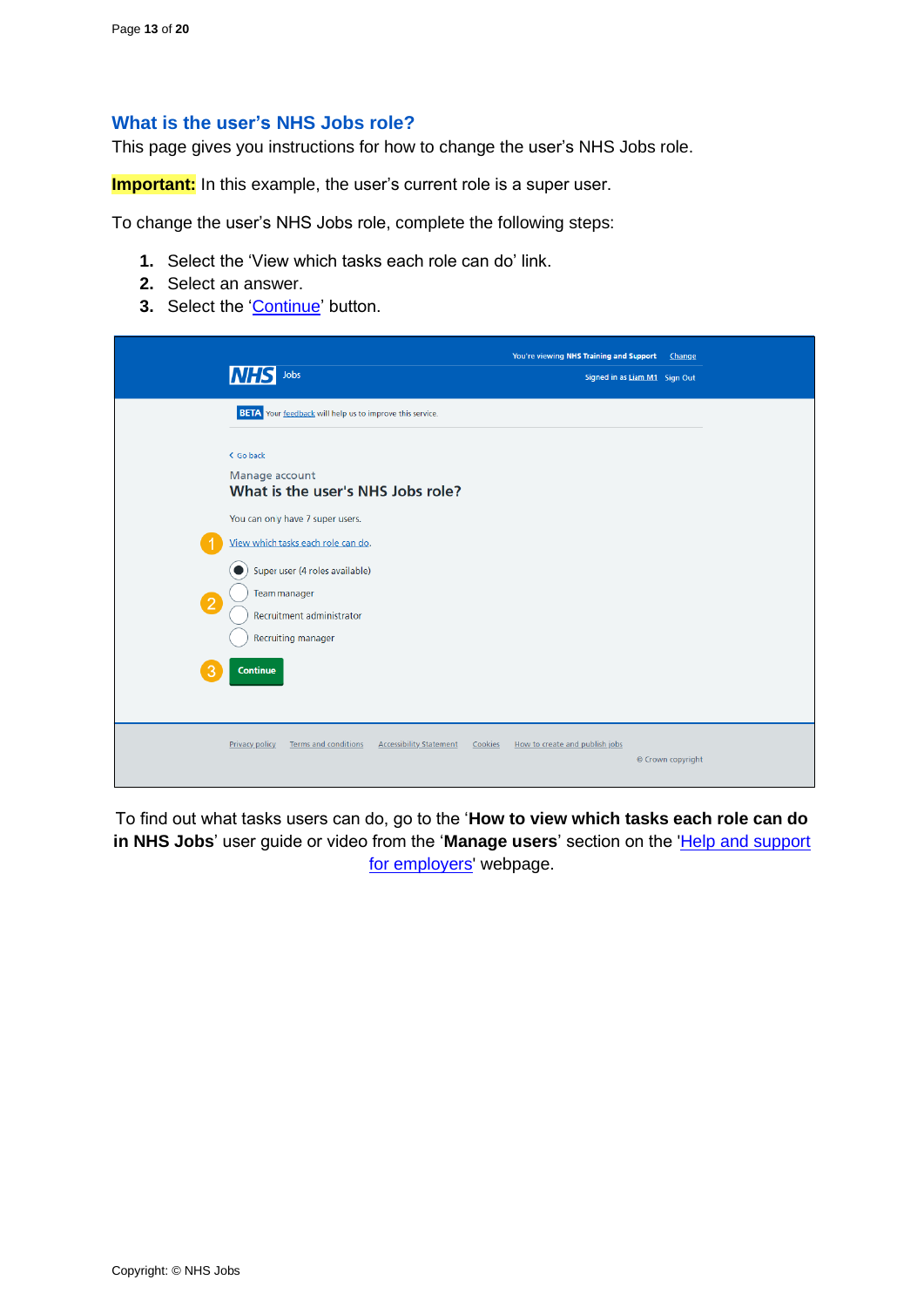### <span id="page-13-0"></span>**Check the user's updated details are correct**

This page gives you instructions for how to check if the user's updated details are correct.

To check if the user's updated details are correct, complete the following steps:

- **1.** Select a ['Change'](#page-11-0) link (optional).
- 2. Select the 'Save [changes'](#page-14-0) button. or
- **3.** Select the 'Cancel changing details' link.

|                                                       |                                                                          | You're viewing NHS Training and Support | Change                        |
|-------------------------------------------------------|--------------------------------------------------------------------------|-----------------------------------------|-------------------------------|
| <b>NHS</b><br>Jobs                                    |                                                                          |                                         | Signed in as Liam M1 Sign Out |
|                                                       | <b>BETA</b> Your feedback will help us to improve this service.          |                                         |                               |
| < Go back<br>Manage account                           |                                                                          |                                         |                               |
|                                                       | Check the user's updated details are correct                             |                                         |                               |
| <b>First name</b>                                     | Joe                                                                      | Change                                  |                               |
| Last name                                             | Bloggs3                                                                  | Change                                  |                               |
| Job title                                             | Recruitment manager                                                      | Change                                  |                               |
| NHS Jobs role                                         | Super user                                                               | Change                                  |                               |
| <b>Save changes</b><br><b>Cancel changing details</b> |                                                                          |                                         |                               |
| <b>Privacy policy</b>                                 | <b>Terms and conditions</b><br><b>Accessibility Statement</b><br>Cookies | How to create and publish jobs          | © Crown copyright             |

If you selected, the 'Cancel adding this user' link, you've reached the end of this user guide.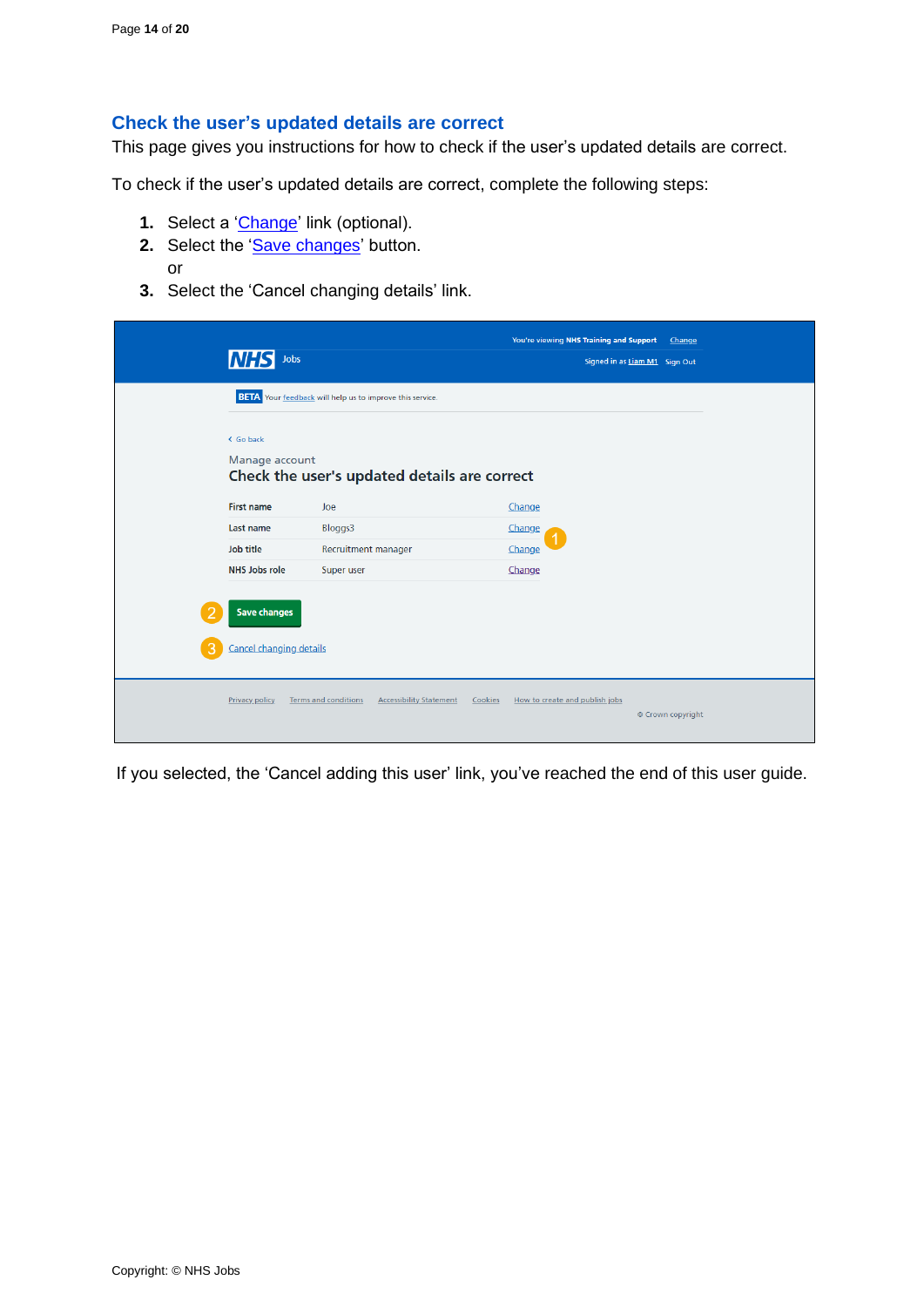#### <span id="page-14-0"></span>**You have changed the user's details**

This page shows confirmation you've changed the user's details.

**Important:** The user receives an email telling them of the change.

To go back to manage your users, complete the following step:

1. Select the ['Go back to manage your users'](#page-3-0) button.

| Jobs<br><i>INHS</i>                                                                               | You're viewing NHS Training and Support<br>Change<br>Signed in as Liam M1 Sign Out |
|---------------------------------------------------------------------------------------------------|------------------------------------------------------------------------------------|
| <b>BETA</b> Your feedback will help us to improve this service.                                   |                                                                                    |
| You have changed Joe<br><b>Bloggs3's details</b>                                                  |                                                                                    |
| What happens next                                                                                 |                                                                                    |
| We've sent an email to Joe Bloggs3 telling them this.<br>Go back to manage your users             |                                                                                    |
| <b>Terms and conditions</b><br><b>Accessibility Statement</b><br><b>Privacy policy</b><br>Cookies | How to create and publish jobs<br>© Crown copyright                                |

**Tip:** If you need to deactivate a user's account, go back to manage your users.

You've changed the user's details and reached the end of this user guide.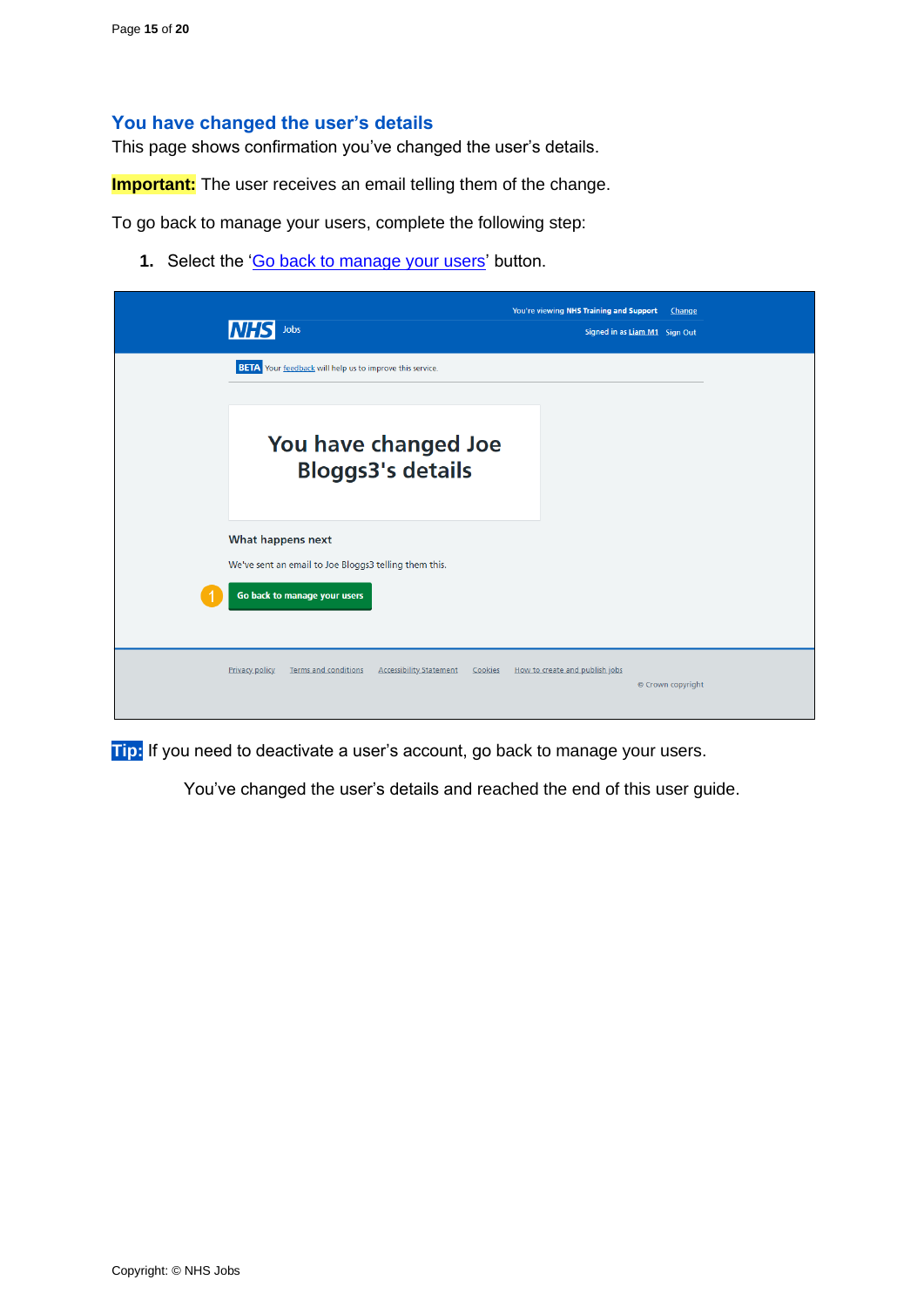#### <span id="page-15-0"></span>**Are you sure you want to deactivate the user's account?**

This page gives you instructions for how to confirm if you're sure you want to deactivate the user's account.

**Important:** You'll only see this page if you're deactivating a user's account. You can reactivate them at any time.

To confirm if you're sure you want to deactivate the user's account, complete the following steps:

- **1.** Select an answer:
	- ['Yes'](#page-16-0)
	- 'No'
- **2.** Select the 'Save and continue' button.

| Jobs<br>INH                                                                                       | You're viewing NHS Training and Support<br>Signed in as Liam M1 Sign Out | Change            |  |  |
|---------------------------------------------------------------------------------------------------|--------------------------------------------------------------------------|-------------------|--|--|
| <b>BETA</b> Your feedback will help us to improve this service.                                   |                                                                          |                   |  |  |
| < Go back                                                                                         |                                                                          |                   |  |  |
| <b>Bloggs3's account?</b>                                                                         | Are you sure you want to deactivate Joe                                  |                   |  |  |
| You can reactivate them at any time.                                                              |                                                                          |                   |  |  |
| <b>No</b><br>Yes                                                                                  |                                                                          |                   |  |  |
| <b>Save and continue</b>                                                                          |                                                                          |                   |  |  |
|                                                                                                   |                                                                          |                   |  |  |
| <b>Privacy policy</b><br><b>Terms and conditions</b><br><b>Accessibility Statement</b><br>Cookies | How to create and publish jobs                                           | © Crown copyright |  |  |

If you don't want to deactivate the user's account, you've reached the end of this user guide.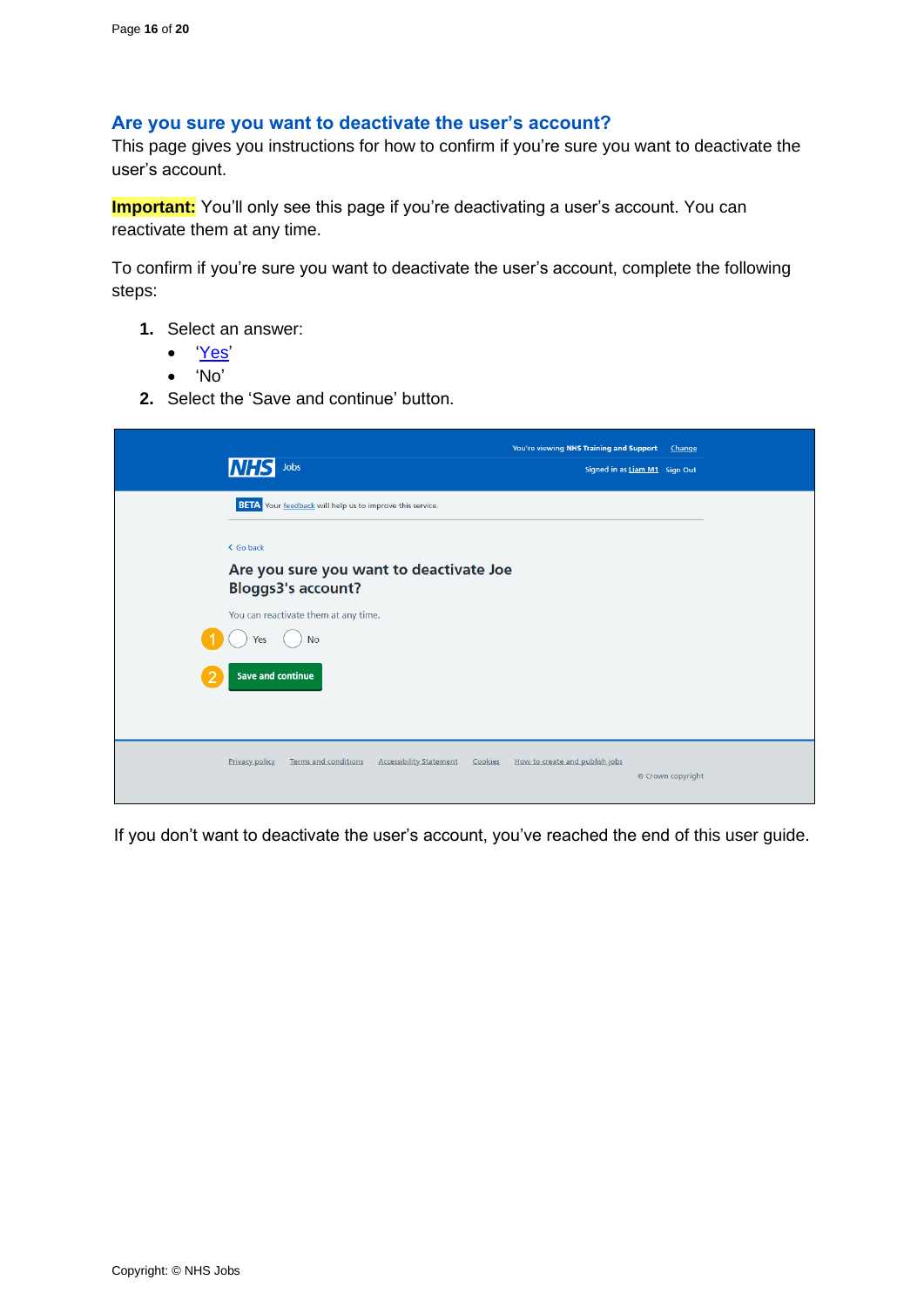## <span id="page-16-0"></span>**Account deactivated**

This page shows confirmation the user's account is deactivated.

**Important:** Once a user is deactivated, they'll no longer be able to do the recruitment tasks they were assigned to for this organisation. You'll need to assign other people to those tasks.

To go back to manage you users, complete the following step:

**1.** Select the 'Back to manage your users' button.

| Jobs<br><b>NHS</b>                                                                         | You're viewing NHS Training and Support<br>Change<br>Signed in as Liam M1 Sign Out |
|--------------------------------------------------------------------------------------------|------------------------------------------------------------------------------------|
| <b>BETA</b> Your feedback will help us to improve this service.                            |                                                                                    |
| <b>Account deactivated</b><br>You have deactivated Joe Bloggs3's account.                  |                                                                                    |
| <b>What happens next</b>                                                                   |                                                                                    |
| They'll no longer be able to do the tasks they were assigned to for this<br>organisation.  |                                                                                    |
| You'll need to assign other people to those tasks.                                         |                                                                                    |
| <b>Back to manage your users</b>                                                           |                                                                                    |
| Terms and conditions<br><b>Accessibility Statement</b><br><b>Privacy policy</b><br>Cookies | How to create and publish jobs<br>© Crown copyright                                |

**Tip:** If you need to reactivate a user's account, go to the ['Reactivate](#page-17-0) account' page.

You've deactivated the user's account. If you don't want to reactivate their account, you've reached the end of this user guide.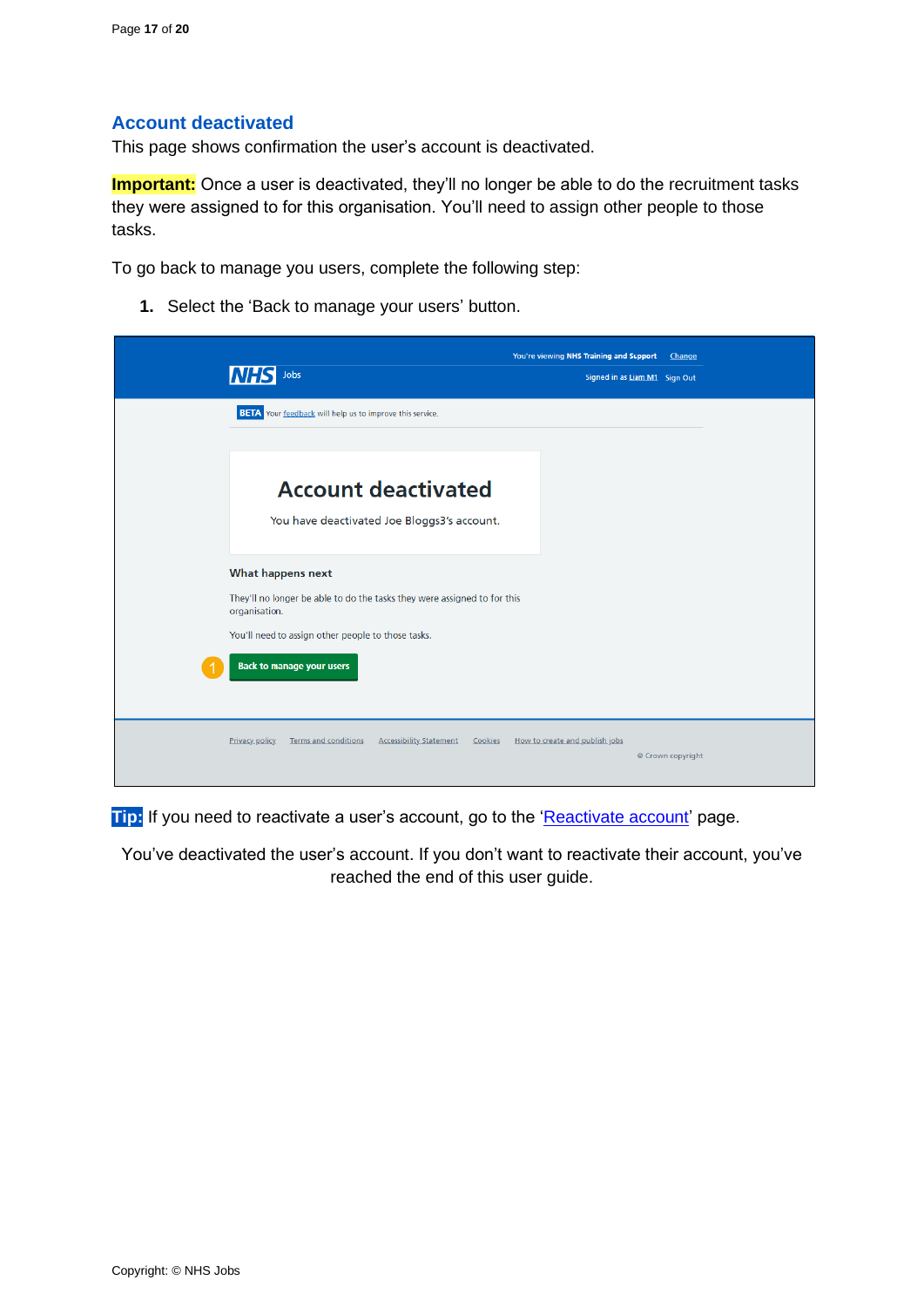### <span id="page-17-0"></span>**Reactivate account**

This page gives you instructions for how to reactivate a user's account.

**Important:** You'll only see the 'Reactivate account' link if the user's account status is '**DEACTIVATED**'.

To reactivate a user's account, complete the following step:

**1.** Select the ['Reactivate account'](#page-18-0) link.

| <b>NHS</b><br>Jobs                                              |                                           | You're viewing NHS Training and Support | Change<br>Signed in as Liam M1 Sign Out |  |
|-----------------------------------------------------------------|-------------------------------------------|-----------------------------------------|-----------------------------------------|--|
| <b>BETA</b> Your feedback will help us to improve this service. |                                           |                                         |                                         |  |
| < Go back<br><b>Manage Account</b><br>Joe Bloggs3   DEACTIVATED |                                           |                                         |                                         |  |
| <b>Email address</b>                                            | joe.bloggs3@nhs.net                       |                                         |                                         |  |
| Job title                                                       | Recruitment manager                       |                                         |                                         |  |
| Role                                                            | Super user                                |                                         |                                         |  |
| <b>Change details</b>                                           |                                           |                                         |                                         |  |
| Reactivate account                                              |                                           |                                         |                                         |  |
| <b>Privacy policy</b><br>Terms and conditions                   | <b>Accessibility Statement</b><br>Cookies | How to create and publish jobs          | © Crown copyright                       |  |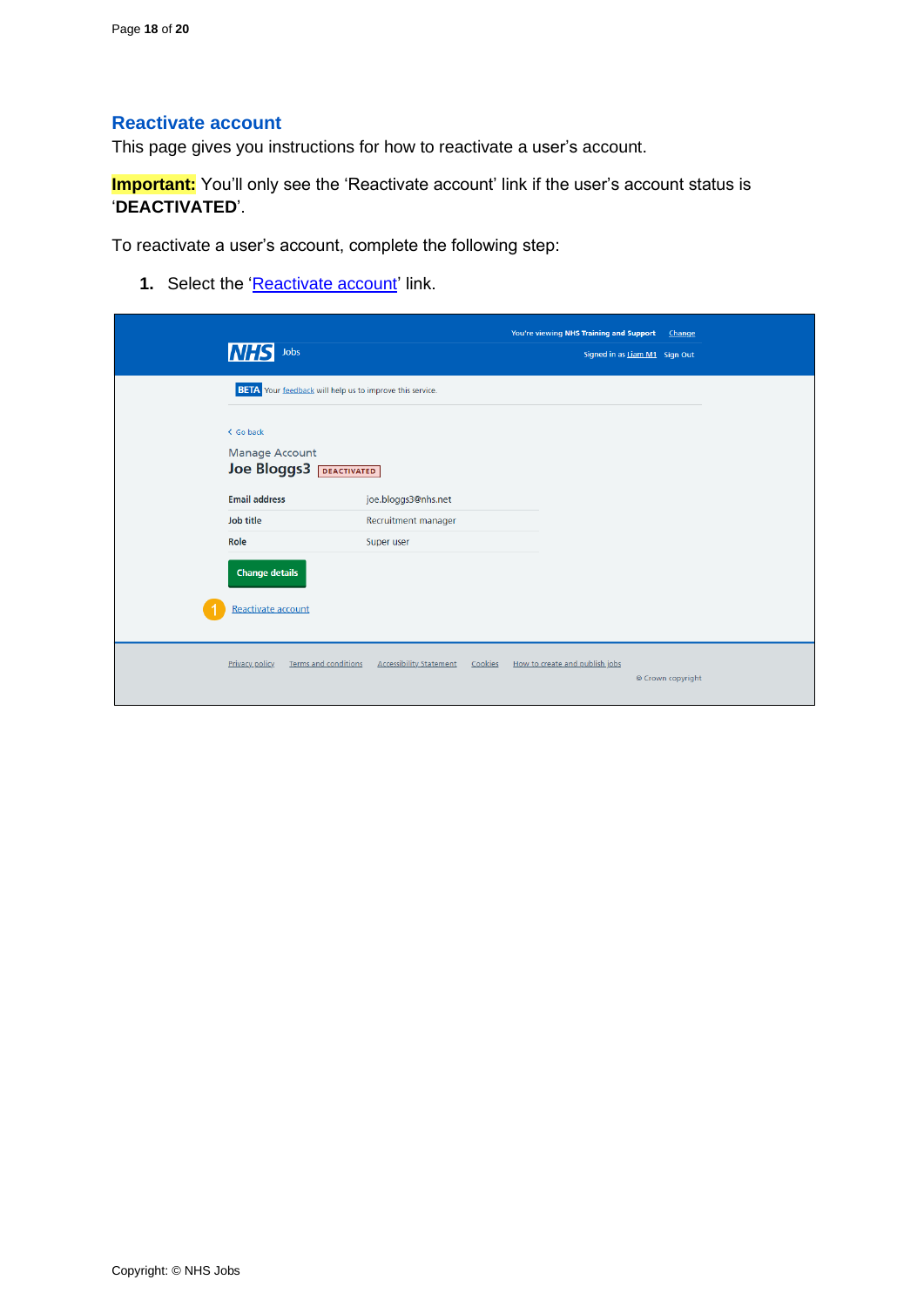#### <span id="page-18-0"></span>**Are you sure you want to reactivate the user's account?**

This page gives you instructions for how to confirm if you're sure you want to reactivate the user's account.

**Important:** You'll only see this page if you're reactivating a user's account. You can deactivate them at any time.

To confirm if you're sure you want to reactivate the user's account, complete the following steps:

- **1.** Select an answer:
	- ['Yes'](#page-19-0)
	- 'No'
- **2.** Select the 'Save and continue' button.

| <b>NHS</b> Jobs                                                                                   | You're viewing NHS Training and Support<br>Signed in as Liam M1 Sign Out | <b>Change</b>     |  |
|---------------------------------------------------------------------------------------------------|--------------------------------------------------------------------------|-------------------|--|
| <b>BETA</b> Your feedback will help us to improve this service.                                   |                                                                          |                   |  |
| < Go back                                                                                         |                                                                          |                   |  |
| Are you sure you want to reactivate Joe<br><b>Bloggs3's account?</b>                              |                                                                          |                   |  |
| <b>No</b><br>Yes                                                                                  |                                                                          |                   |  |
| <b>Save and continue</b>                                                                          |                                                                          |                   |  |
|                                                                                                   |                                                                          |                   |  |
| <b>Privacy policy</b><br><b>Terms and conditions</b><br><b>Accessibility Statement</b><br>Cookies | How to create and publish jobs                                           | © Crown copyright |  |

If you don't want to reactivate the users account, you've reached the end of this user guide.